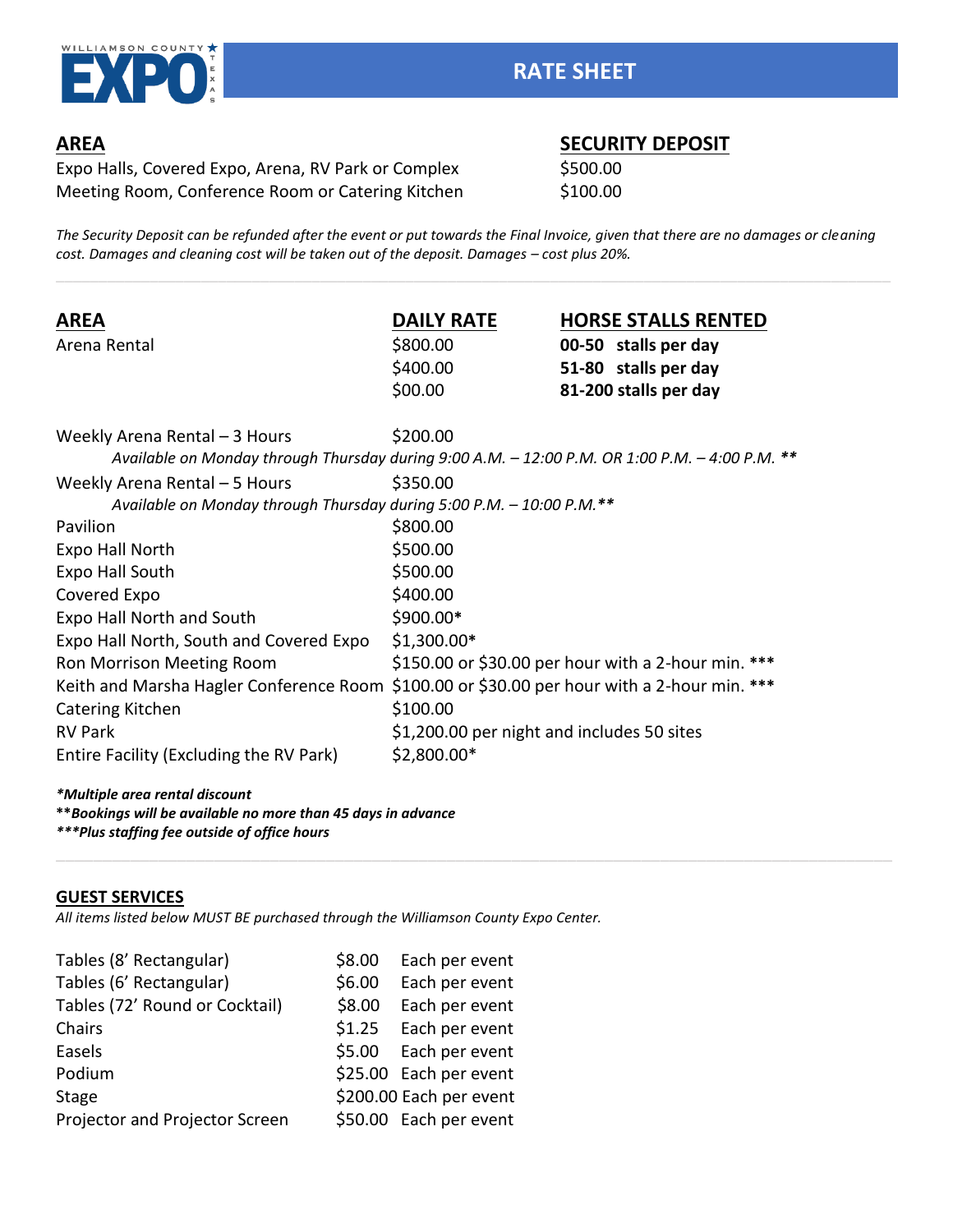

## **UTILITY SERVICES**

Electrical Drops \$25.00 Each per event RV Dump Station \$10.00 Per vehicle

### **OVERNIGHT SERVICES**

| <b>Stalls</b> | $$25.00$ Each per day                                              |
|---------------|--------------------------------------------------------------------|
| RV Site       | \$35.00 Each per night                                             |
| RV Site       | \$25.00 Each per night with Parks Pass                             |
|               | $(RV$ Check-in: 8:00 A.M. RV Check-out: 8:00P.M. $-$ 36 hour stay) |

#### **EQUIPMENT AND SERVICE CHARGES**

| <b>Roping Equipment</b>           | \$350.00 Per set-up                                                 |
|-----------------------------------|---------------------------------------------------------------------|
| Rodeo Equipment                   | \$750.00 Per set-up                                                 |
| <b>Extended Rental Fee</b>        | \$150.00 Per hour after Midnight                                    |
| <b>Custodial/Staffing Fee</b>     | \$20.00 Per hour (per staff, outside of regular office hours)       |
| Forklift/Genie Lift with operator | \$50.00 Per hour                                                    |
| <b>Tractor Drags</b>              | \$50.00 Per hour when drags are required less than 30 minutes apart |
| Set-up Fee                        | As required per event                                               |
| Banner and Sign Hanging           | As required per event                                               |

## **MISCELLANEOUS**

| Open Arena Ride Night  | \$20.00 Per Rider                        |
|------------------------|------------------------------------------|
| Open Arena Ride Night  | \$10.00 Per Rider with Parks Pass        |
| <b>Catering Permit</b> | Refer to Application for Catering Permit |
| <b>Parks Pass</b>      | <b>S50</b>                               |

| <b>CONCESSION</b>               | <b>DAILY RATE</b> |
|---------------------------------|-------------------|
| <b>Concession Building</b>      | \$50.00           |
| Catering Kitchen                | \$50.00           |
| <b>Temporary Food Permit</b>    | \$50.00           |
| Alcohol Vendor Indoor Booth(s)  | \$1,000.00        |
| Alcohol Vendor Outdoor Booth(s) | \$1,500.00        |
| Alcohol Vendor Complex Booth(s) | \$2,000.00        |
|                                 |                   |